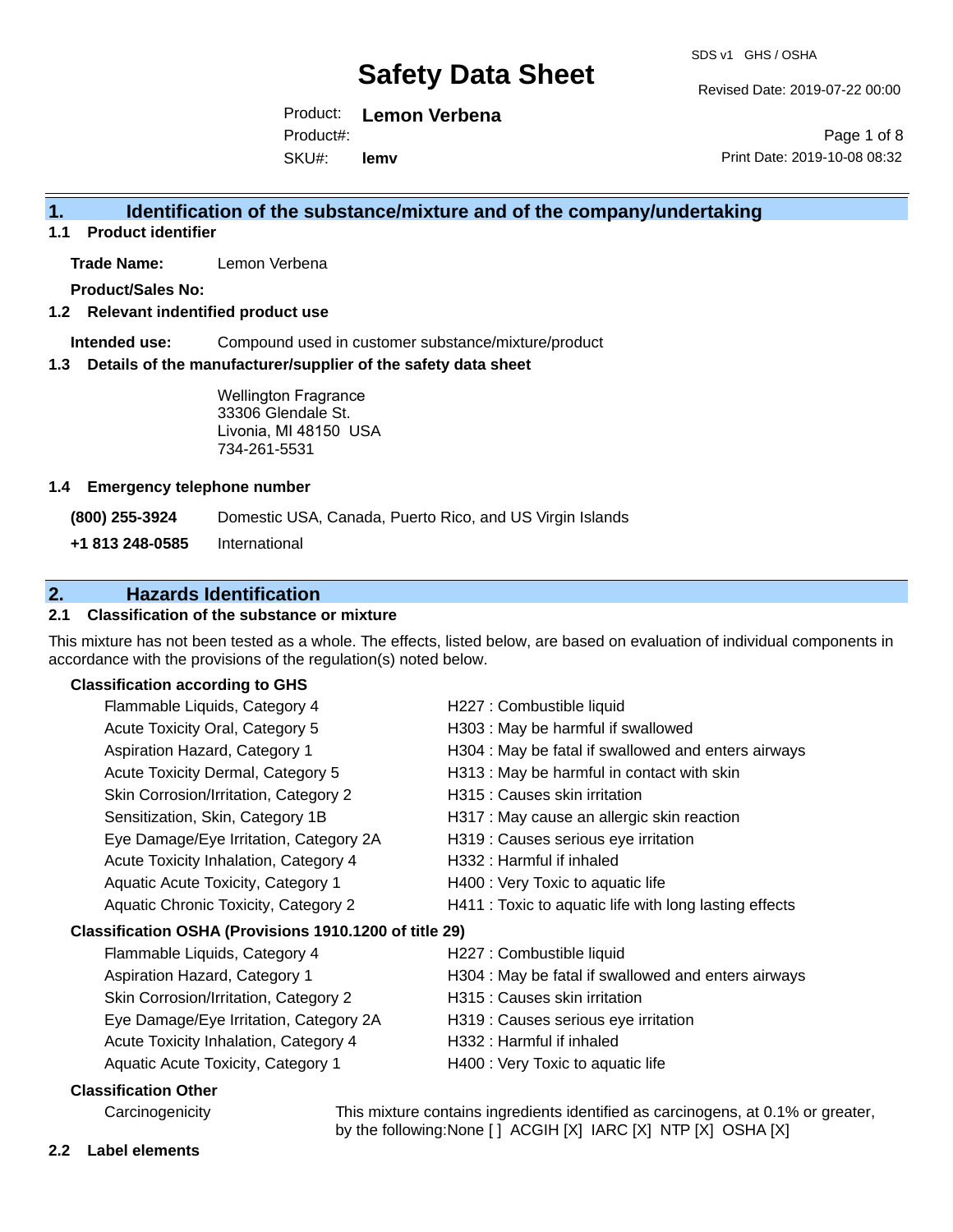## Product: **Lemon Verbena**

SKU#: Product#: **lemv** Page 2 of 8

Revised Date: 2019-07-22 00:00

Print Date: 2019-10-08 08:32

## **Labelling (REGULATION (EC) No 1272/2008)**

**Hazard pictograms**





## **Signal Word: Danger**

| Combustible liquid                              |
|-------------------------------------------------|
| May be harmful if swallowed                     |
| May be fatal if swallowed and enters airways    |
| May be harmful in contact with skin             |
| Causes skin irritation                          |
| May cause an allergic skin reaction             |
| Causes serious eye irritation                   |
| Harmful if inhaled                              |
| Very Toxic to aquatic life                      |
| Toxic to aquatic life with long lasting effects |
|                                                 |

## **Precautionary Statements**

### **Prevention:**

| P <sub>235</sub>     | Keep cool                                                                                                                                                      |
|----------------------|----------------------------------------------------------------------------------------------------------------------------------------------------------------|
| P <sub>264</sub>     | Wash hands thoroughly after handling                                                                                                                           |
| P271                 | Use only outdoors or in a well-ventilated area                                                                                                                 |
| P272                 | Contaminated work clothing should not be allowed out of the workplace                                                                                          |
| P273                 | Avoid release to the environment                                                                                                                               |
| <b>Response:</b>     |                                                                                                                                                                |
| $P301 + P310 + P331$ | IF SWALLOWED: Immediately call a POISON CENTER or doctor/physician Do NOT<br>induce vomiting                                                                   |
| $P302 + P352$        | IF ON SKIN: Wash with soap and water                                                                                                                           |
| $P304 + P312 + P340$ | IF INHALED: Call a POISON CENTER or doctor/physician if you feel unwell Remove victim<br>to fresh air and keep at rest in a position comfortable for breathing |
| $P305 + P351 + P338$ | IF IN EYES: Rinse cautiously with water for several minutes Remove contact lenses if<br>present and easy to do. continue rinsing                               |
| P312                 | Call a POISON CENTER or doctor/physician if you feel unwell                                                                                                    |
| $P333 + P313$        | If skin irritation or a rash occurs: Get medical advice/attention                                                                                              |
| $P337 + P313$        | If eye irritation persists: Get medical advice/attention                                                                                                       |
| P362                 | Take off contaminated clothing and wash before reuse                                                                                                           |
| P363                 | Wash contaminated clothing before reuse                                                                                                                        |
| P370 + P378          | In case of fire: Use Carbon dioxide (CO2), Dry chemical, or Foam for extinction. Do not use<br>a direct water jet on burning material                          |
| P391                 | <b>Collect Spillage</b>                                                                                                                                        |
|                      |                                                                                                                                                                |

## **2.3 Other Hazards**

**no data available**

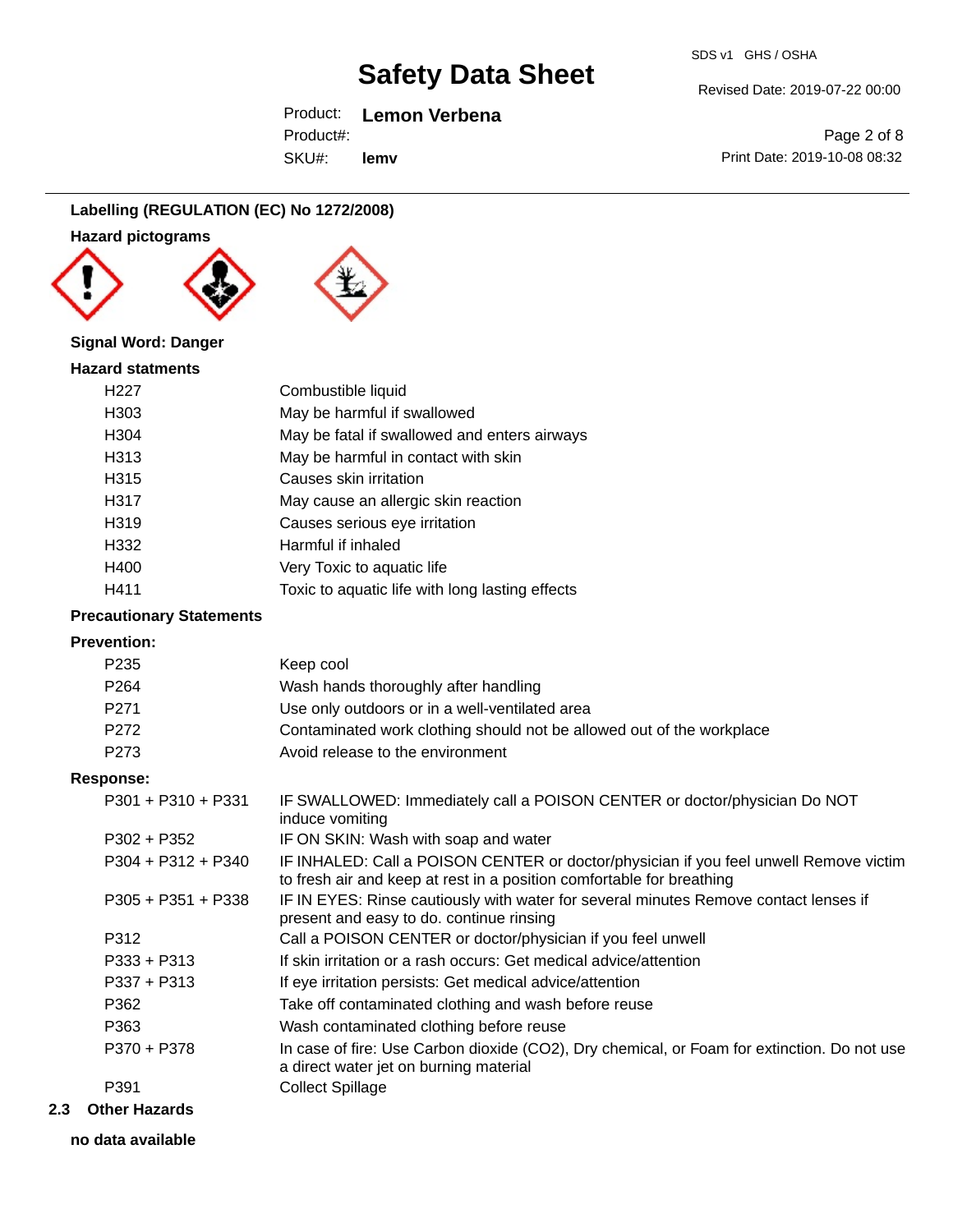Revised Date: 2019-07-22 00:00

Product: **Lemon Verbena** SKU#: Product#: **lemv**

Page 3 of 8 Print Date: 2019-10-08 08:32

## **3. Composition/Information on Ingredients**

## **3.1 Mixtures**

This product is a complex mixture of ingredients, which contains among others the following substance(s), presenting a health or environmental hazard within the meaning of the UN Globally Harmonized System of Classification and Labeling of Chemicals (GHS):

| CAS#<br>Ingredient                 | EC#                                         | Conc.<br>Range | <b>GHS Classification</b>          |
|------------------------------------|---------------------------------------------|----------------|------------------------------------|
| 5989-27-5<br>Limonene              | 227-813-5                                   | $10 - 20 %$    | H226; H304; H315; H317; H400; H410 |
| 5392-40-5<br>Citral                | 226-394-6                                   | $10 - 20%$     | H313; H315; H317; H319; H401       |
| 120-51-4<br><b>Benzyl Benzoate</b> | 204-402-9                                   | $2 - 5%$       | H302; H313; H400; H411             |
| 121-32-4                           | 204-464-7<br>3-Ethoxy-4-hydroxybenzaldehyde | $1 - 2 \%$     | H303; H320; H402                   |
| 121-33-5<br>vanillin               | 204-465-2                                   | $1 - 2%$       | H303; H319                         |
| 115-95-7<br>Linalyl Acetate        | 204-116-4                                   | $1 - 2%$       | H227; H315; H317; H320; H402       |

See Section 16 for full text of GHS classification codes

See Section 16 for full text of GHS classification codes which where not shown in section 2

Total Hydrocarbon Content (%  $w/w$ ) = 18.53

## **4. First Aid Measures**

### **4.1 Description of first aid measures**

| Inhalation:                                                        | Remove from exposure site to fresh air and keep at rest.<br>Obtain medical advice.                            |
|--------------------------------------------------------------------|---------------------------------------------------------------------------------------------------------------|
| Eye Exposure:                                                      | Flush immediately with water for at least 15 minutes.<br>Contact physician if symptoms persist.               |
| <b>Skin Exposure:</b>                                              | Remove contaminated clothes. Wash thoroughly with water (and soap).<br>Contact physician if symptoms persist. |
| Ingestion:                                                         | Rinse mouth with water and obtain medical advice.                                                             |
| Most important symptoms and effects, both acute and delayed<br>4.2 |                                                                                                               |
| no data available<br><b>Symptoms:</b>                              |                                                                                                               |
| Risks:<br>Refer to Section 2.2 "Hazard Statements"                 |                                                                                                               |
|                                                                    | 4.3 Indication of any immediate medical attention and special treatment needed                                |
|                                                                    |                                                                                                               |

**Treatment:** Treatment: Treatment: Refer to Section 2.2 "Response"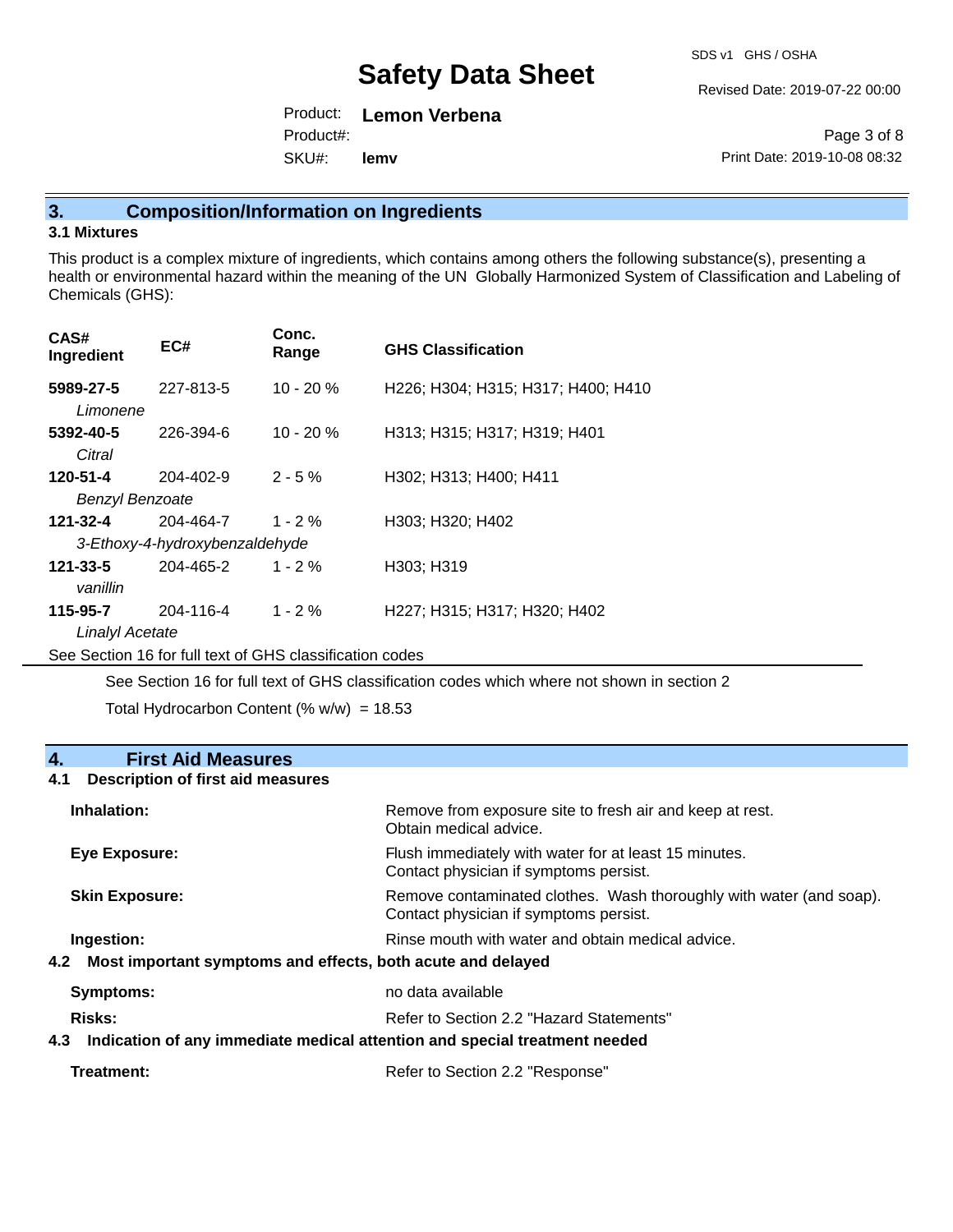SDS v1 GHS / OSHA

Revised Date: 2019-07-22 00:00

Product: **Lemon Verbena** Product#:

SKU#: **lemv**

Page 4 of 8 Print Date: 2019-10-08 08:32

| 5 <sub>1</sub><br><b>Fire-Fighting measures</b><br><b>Extinguishing media</b><br>5.1 |                                                   |
|--------------------------------------------------------------------------------------|---------------------------------------------------|
| Suitable:                                                                            | Carbon dioxide (CO2), Dry chemical, Foam          |
| <b>Unsuitable</b><br>5.2 Special hazards arising from the substance or mixture       | Do not use a direct water jet on burning material |
| During fire fighting:<br><b>Advice for firefighters</b><br>5.3                       | Water may be ineffective                          |
| <b>Further information:</b>                                                          | Standard procedure for chemical fires             |

### **6. Accidental Release Measures**

#### **6.1 Personal precautions, protective equipment and emergency procedures**

Avoid inhalation and contact with skin and eyes. A self-contained breathing apparatus is recommended in case of a major spill.

### **6.2 Environmental precautions**

Keep away from drains, soil, and surface and groundwater.

#### **6.3 Methods and materials for containment and cleaning up**

Clean up spillage promptly. Remove ignition sources. Provide adequate ventilation. Avoid excessive inhalation of vapors. Gross spillages should be contained by use of sand or inert powder and disposed of according to the local regulations.

#### **6.4 Reference to other sections**

Not Applicable

## **7. Handling and Storage**

### **7.1 Precautions for safe handling**

Apply according to good manufacturing and industrial hygiene practices with proper ventilation. Do not drink, eat or smoke while handling. Respect good personal hygiene.

#### **7.2 Conditions for safe storage, including any incompatibilities**

Store in a cool, dry and ventilated area away from heat sources and protected from light in tightly closed original container. Avoid uncoated metal container. Keep air contact to a minimum.

## **7.3 Specific end uses**

No information available

## **8. Exposure Controls/Personal Protection**

### **8.1 Control parameters**

**Exposure Limits:** Contains no substances with occupational exposure limit values.

**Engineering Controls:** Use local exhaust as needed.

#### **8.2 Exposure controls - Personal protective equipment**

**Eye protection:** Tightly sealed goggles, face shield, or safety glasses with brow guards and side shields, etc. as may be appropriate for the exposure

**Respiratory protection:** Avoid excessive inhalation of concentrated vapors. Apply local ventilation where appropriate.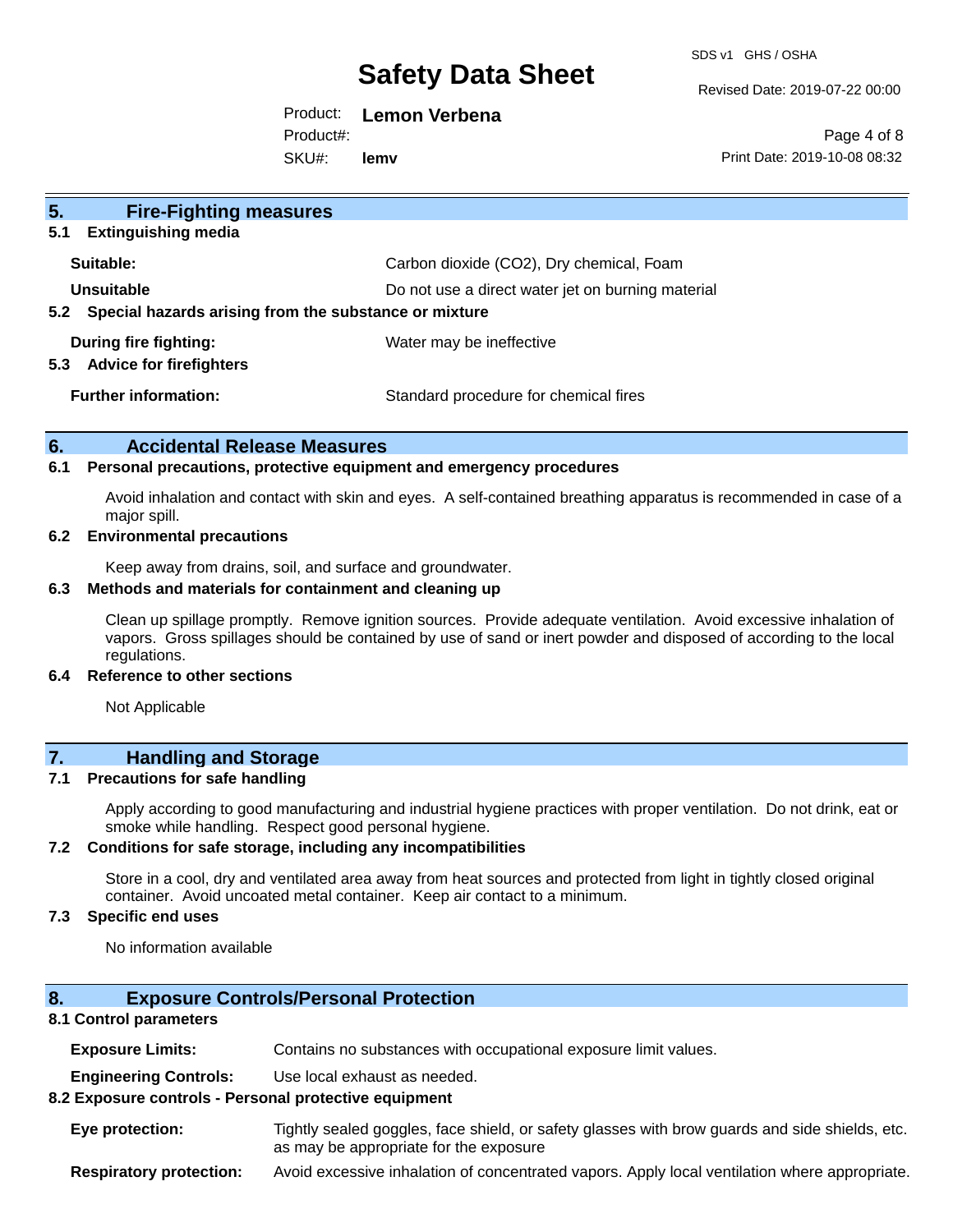SDS v1 GHS / OSHA

Revised Date: 2019-07-22 00:00

Product: **Lemon Verbena** SKU#: Product#: **lemv**

Page 5 of 8 Print Date: 2019-10-08 08:32

**Skin protection:** Avoid Skin contact. Use chemically resistant gloves as needed.

# **9. Physical and Chemical Properties**

## **9.1 Information on basic physical and chemical properties**

| Appearance:                  | Liquid                       |
|------------------------------|------------------------------|
| Odor:                        | Conforms to Standard         |
| Color:                       | Yellow to Pale Orange (G6-9) |
| <b>Viscosity:</b>            | Liquid                       |
| <b>Freezing Point:</b>       | Not determined               |
| <b>Boiling Point:</b>        | Not determined               |
| <b>Melting Point:</b>        | Not determined               |
| <b>Flashpoint (CCCFP):</b>   | 160 F (71.11 C)              |
| <b>Auto flammability:</b>    | Not determined               |
| <b>Explosive Properties:</b> | None Expected                |
| <b>Oxidizing properties:</b> | None Expected                |
| Vapor Pressure (mmHg@20 C):  | 0.1741                       |
| %VOC:                        | 0.17                         |
| Specific Gravity @ 25 C:     | 0.9450                       |
| Density @ 25 C:              | 0.9420                       |
| Refractive Index @ 20 C:     | 1.4860                       |
| Soluble in:                  | Oil                          |

## **10. Stability and Reactivity**

| 10.1 Reactivity                         | None                                               |
|-----------------------------------------|----------------------------------------------------|
| <b>10.2 Chemical stability</b>          | Stable                                             |
| 10.3 Possibility of hazardous reactions | None known                                         |
| <b>10.4 Conditions to avoid</b>         | None known                                         |
| 10.5 Incompatible materials             | Strong oxidizing agents, strong acids, and alkalis |
| 10.6 Hazardous decomposition products   | None known                                         |

## **11. Toxicological Information**

#### **11.1 Toxicological Effects**

Acute Toxicity Estimates (ATEs) based on the individual Ingredient Toxicity Data utilizing the "Additivity Formula"

**Acute toxicity - Inhalation - (Rat) mg/L/4hr** (LD50: 16.2331) Harmful if inhaled **Skin corrosion / irritation** And Alleman Harmful if inhaled

**Acute toxicity - Oral - (Rat) mg/kg** (LD50: 4725.6078) May be harmful if swallowed Acute toxicity - Dermal - (Rabbit) mg/kg<br>
(LD50: 4788.4378) May be harmful in contact with skin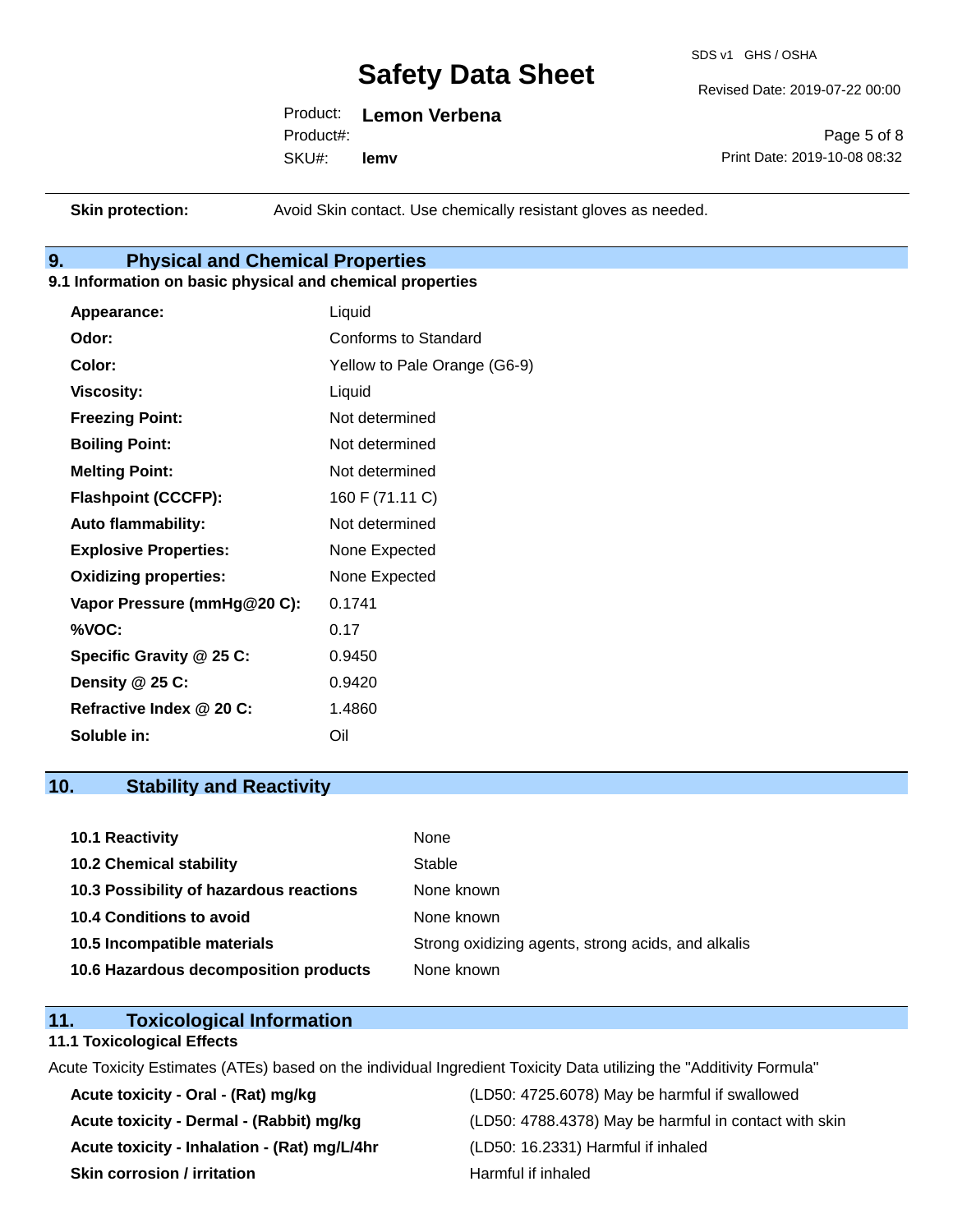SDS v1 GHS / OSHA

Revised Date: 2019-07-22 00:00

Product: **Lemon Verbena**

SKU#: Product#: **lemv**

Page 6 of 8 Print Date: 2019-10-08 08:32

| Serious eye damage / irritation                    | Causes serious eye irritation                            |
|----------------------------------------------------|----------------------------------------------------------|
| <b>Respiratory sensitization</b>                   | Not classified - the classification criteria are not met |
| <b>Skin sensitization</b>                          | May cause an allergic skin reaction                      |
| <b>Germ cell mutagenicity</b>                      | Not classified - the classification criteria are not met |
| Carcinogenicity                                    | Not classified - the classification criteria are not met |
| <b>Reproductive toxicity</b>                       | Not classified - the classification criteria are not met |
| Specific target organ toxicity - single exposure   | Not classified - the classification criteria are not met |
| Specific target organ toxicity - repeated exposure | Not classified - the classification criteria are not met |
| <b>Aspiration hazard</b>                           | May be fatal if swallowed and enters airways             |

## **12. Ecological Information 12.1 Toxicity**

| <b>Acute acquatic toxicity</b>     | Very Toxic to aquatic life                      |  |  |  |
|------------------------------------|-------------------------------------------------|--|--|--|
| <b>Chronic acquatic toxicity</b>   | Toxic to aquatic life with long lasting effects |  |  |  |
| <b>Toxicity Data on soil</b>       | no data available                               |  |  |  |
| <b>Toxicity on other organisms</b> | no data available                               |  |  |  |
| 12.2 Persistence and degradability | no data available                               |  |  |  |
| 12.3 Bioaccumulative potential     | no data available                               |  |  |  |
| 12.4 Mobility in soil              | no data available                               |  |  |  |
| 12.5 Other adverse effects         | no data available                               |  |  |  |

## **13. Disposal Conditions**

## **13.1 Waste treatment methods**

Do not allow product to reach sewage systems. Dispose of in accordance with all local and national regulations. Send to a licensed waste management company.The product should not be allowed to enter drains, water courses or the soil. Do not contaminate ponds, waterways or ditches with chemical or used container.

# **14. Transport Information**

| <b>Marine Pollutant</b><br>Yes. Ingredient of greatest environmental impact:<br>5989-27-5 : (10 - 20 %) : Limonene |  |                                     |                   |                 |        |
|--------------------------------------------------------------------------------------------------------------------|--|-------------------------------------|-------------------|-----------------|--------|
| Regulator                                                                                                          |  | <b>Class</b>                        | <b>Pack Group</b> | <b>Sub Risk</b> | UN-nr. |
| U.S. DOT (Non-Bulk)<br><b>Chemicals NOI</b><br><b>ADR/RID (International Road/Rail)</b>                            |  | Not Regulated - Not Dangerous Goods |                   |                 |        |
| <b>Environmentally Hazardous</b><br>Substance, Liquid, n.o.s.<br><b>IATA (Air Cargo)</b>                           |  | 9                                   | Ш                 |                 | UN3082 |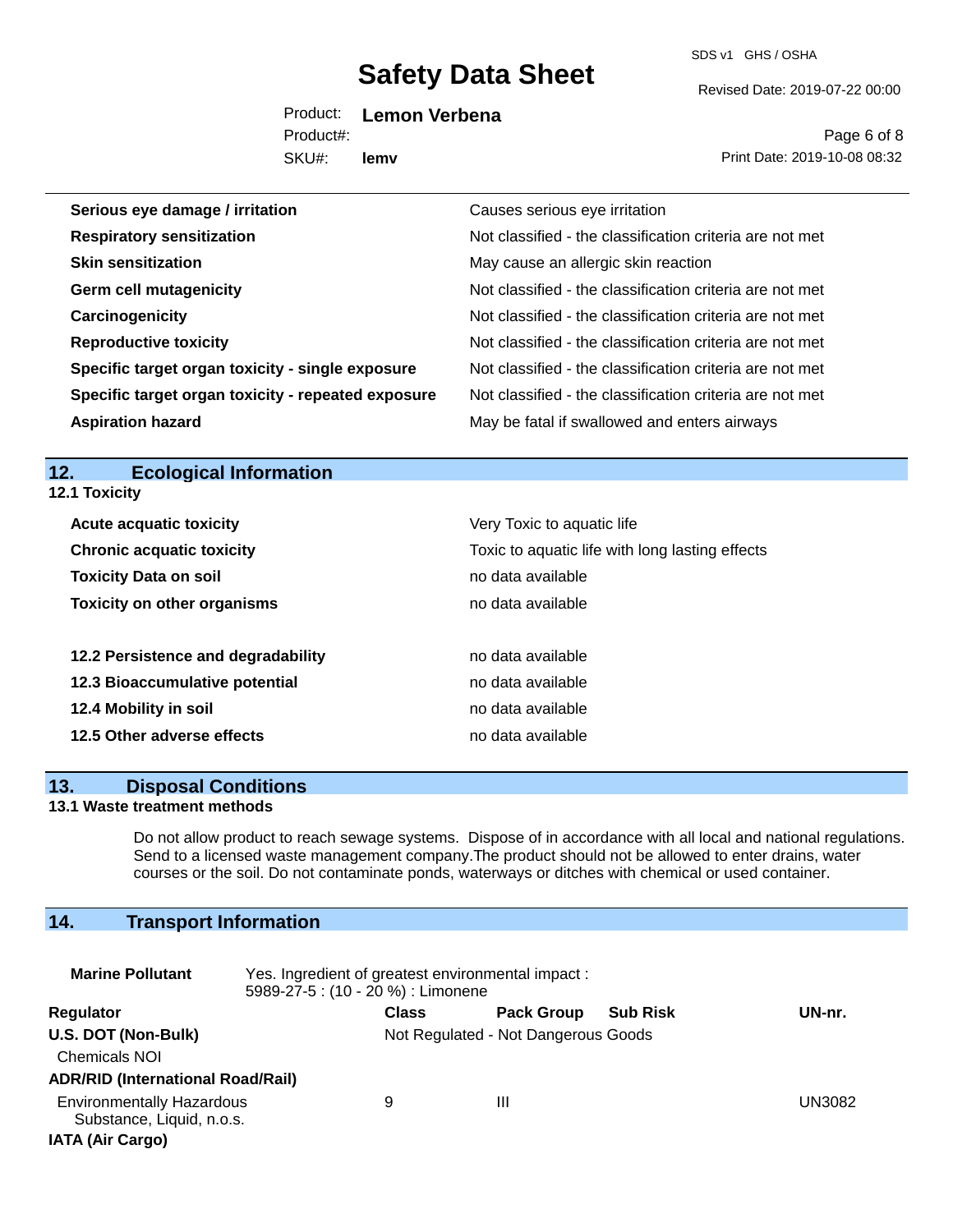SDS v1 GHS / OSHA

|                                                               |                               |           |                      | <b>UAIGLY DAIA UIIGGL</b>       | Revised Date: 2019-07-22 00:00                               |
|---------------------------------------------------------------|-------------------------------|-----------|----------------------|---------------------------------|--------------------------------------------------------------|
|                                                               |                               | Product:  | <b>Lemon Verbena</b> |                                 |                                                              |
|                                                               |                               | Product#: |                      |                                 | Page 7 of 8                                                  |
|                                                               |                               | SKU#:     | lemv                 |                                 | Print Date: 2019-10-08 08:32                                 |
| <b>Environmentally Hazardous</b><br>Substance, Liquid, n.o.s. |                               |           | 9                    | $\mathbf{III}$                  | <b>UN3082</b>                                                |
| IMDG (Sea)                                                    |                               |           |                      |                                 |                                                              |
| <b>Environmentally Hazardous</b><br>Substance, Liquid, n.o.s. |                               |           | 9                    | $\mathbf{III}$                  | <b>UN3082</b>                                                |
| 15.<br><b>U.S. Federal Regulations</b>                        | <b>Regulatory Information</b> |           |                      |                                 |                                                              |
| <b>TSCA (Toxic Substance Control Act)</b>                     |                               |           |                      |                                 | All components of the substance/mixture are listed or exempt |
| 40 CFR(EPCRA, SARA, CERCLA and CAA)                           |                               |           |                      |                                 | This product contains the following components:              |
| 6422-86-2                                                     | 229-176-9 50 - 60 %           |           |                      | Dioctyl Tere Phthalate (DOTP)   |                                                              |
| <b>U.S. State Regulations</b>                                 |                               |           |                      |                                 |                                                              |
| <b>California Proposition 65 Warning</b>                      |                               |           |                      |                                 | This product contains the following components:              |
| 117-81-7                                                      | 204-211-0 50 - 60 %           |           |                      | Diethyl Hexyl Phthalate         |                                                              |
| 123-35-3(NF 204-622-5 0.1 - 1.0 %                             |                               |           |                      | beta-Myrcene (Natural Source)   |                                                              |
| $93 - 15 - 2$                                                 | $202 - 223 - 0 \leq 11$ ppm   |           |                      | Methyl Eugenol (Natural Source) |                                                              |
| <b>Canadian Regulations</b>                                   |                               |           |                      |                                 |                                                              |

**DSL DSL DSL 100.00%** of the components are listed or exempt.

# **16. Other Information**

## **GHS H-Statements referred to under section 3 and not listed in section 2**

| H226 : Flammable liquid and vapour                          | <b>H302: Harr</b> |
|-------------------------------------------------------------|-------------------|
| H317 : May cause an allergic skin reaction                  | H320 : Cau        |
| H401 : Toxic to aquatic life                                | <b>H402: Harr</b> |
| H410 : Very toxic to aquatic life with long lasting effects |                   |
| <b>Total Fractional Values</b>                              |                   |
| (TFV) Risk                                                  | (TFV) Risk        |
| (115.74) Sensitization, Skin, Category 1                    | (70.01) Aqu       |
| (15.37) Sensitization, Skin, Category 1B                    | (7.00) Aqua       |
| (3.50) Skin Corrosion/Irritation, Category 3                | $(3.23)$ Skin     |
|                                                             |                   |

- (2.12) Eye Damage/Eye Irritation, Category 2A (1.82) Aspiration Hazard, Category 1
- 
- 
- Harmful if swallowed Causes eye irritation Harmful to aquatic life
- 
- Aquatic Chronic Toxicity, Category 3
- Aquatic Chronic Toxicity, Category 2
- Skin Corrosion/Irritation, Category 2
- 
- (1.23) Acute Toxicity Inhalation, Category 4 (1.08) Aquatic Acute Toxicity, Category 1
- (1.06) Acute Toxicity Oral, Category 5 (1.04) Acute Toxicity Dermal, Category 5